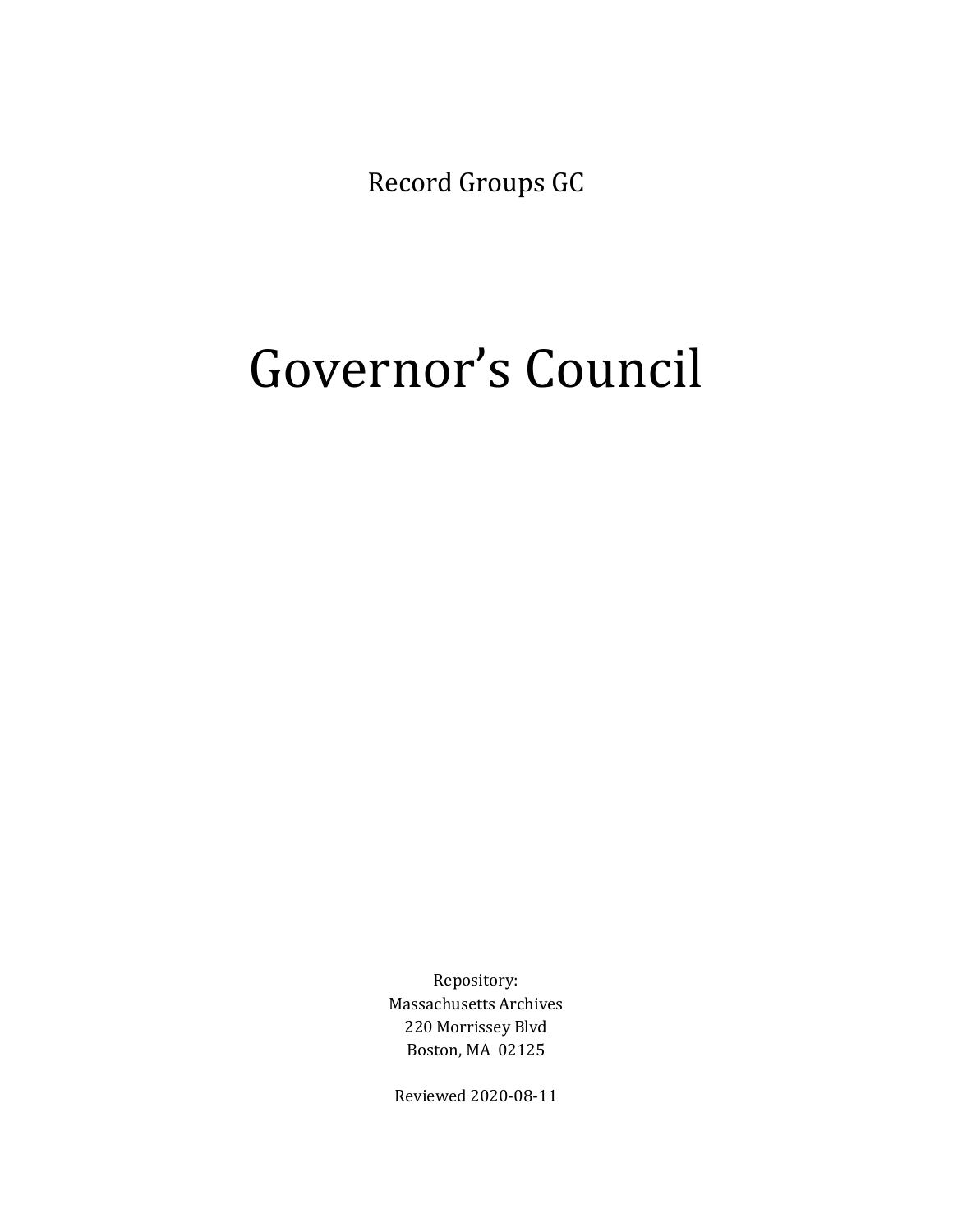## <span id="page-1-1"></span>**Record Group List:**

• [Governor's Council](#page-1-0)

# **Record Group Descriptions and Related Series:**

# <span id="page-1-0"></span>**Record Group Number: GC3 Record Group Name: Governor's Council**

## **Historical Note:**

During the colonial period (1629-1686) certain members of the Court of Assistants (which functioned not only judicially but also legislatively as part of the General Court, constituting from 1644 its upper house, though without the formal title--see: Massachusetts. Court of Assistants. Agency history record) were chosen for life to function executively under the governor as a standing council, as defined in 1636 (Mass Recs 1: 167) and 1639 (1: 264)

In 1686, the 1629 charter having been revoked, the General Court ceased to function and governing power was in a crown-appointed Council and president (Thomas Dudley, 1686) and then governor (Edmund Andros, 1686-1689). After the deposition of Andros and a brief interim government by the Council for Safety of the People and Conservation of the Peace (Apr.-June 1689), charter government was reinstated: the governor, deputy governor, and assistants elected in 1686 (Mass Recs 5: 513) resumed office, the assistants as Council serving both as executive body under the governor and as upper house of the General Court.

From 1692, under the provincial charter, a Council of twenty-eight was elected annually from its membership by the General Court, again with dual legislative and executive roles. In Aug. 1774 it was displaced by councilors appointed by royal writ of mandamus to serve under Gov. Thomas Gage, until the British evacuated Boston in Mar. 1776. Meantime the General Court, discharged by Gage in Sept. 1774 and reconvening in July 1775 after an interim of three successive provincial congresses, elected its own Council to serve as its upper house and as executive body without governor.

Under the 1780 Constitution the Council (known variously as Executive Council or Governor's Council) serves as an advisory executive body presided over by the governor and assembled at his discretion (Const Pt 2, C 2, S 1, Art 4), consisting of the lieutenant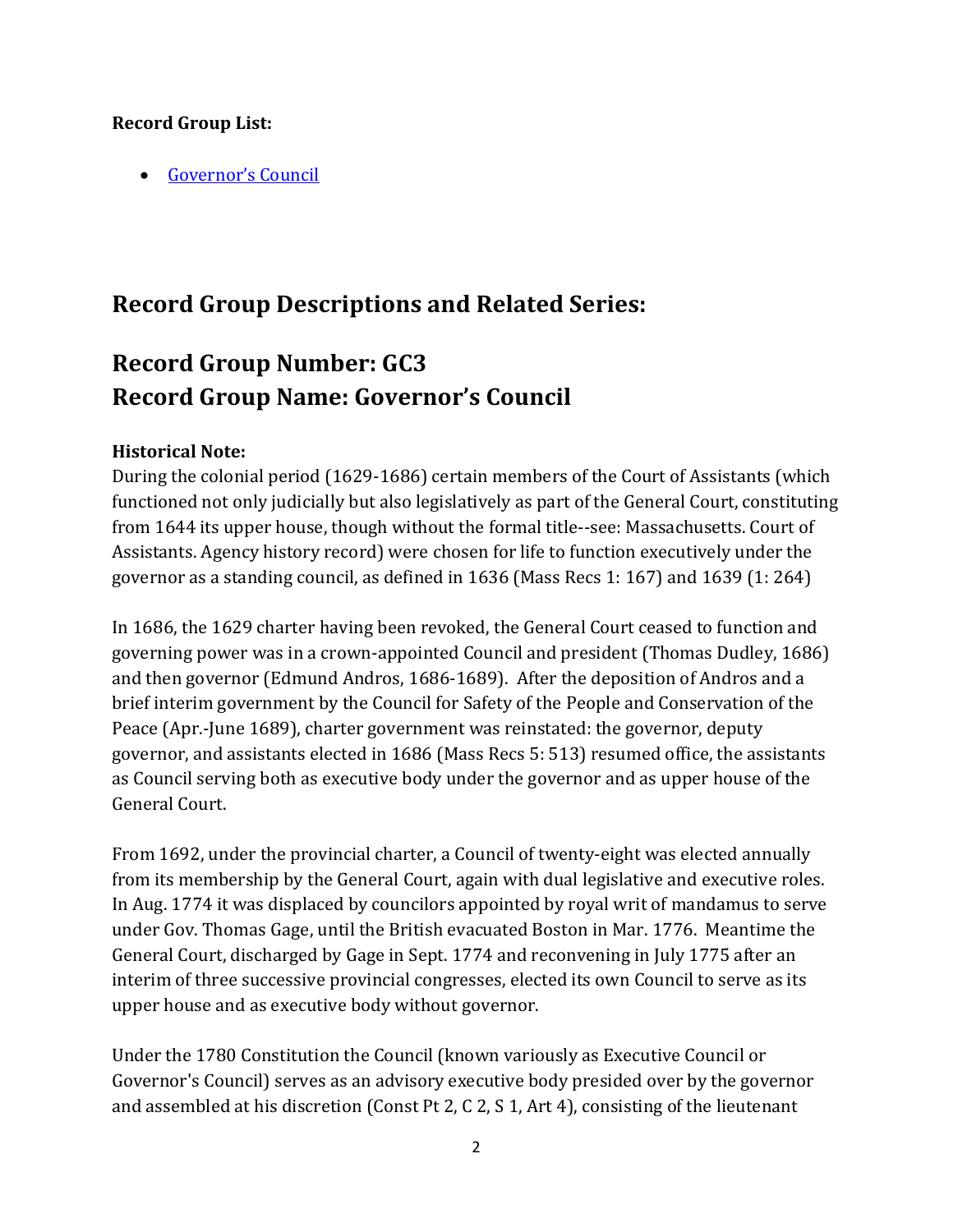governor and originally nine chosen annually by the General Court from among those elected to serve either as senators or councilors (S 3, Art 2). Const Amend Art 13 (1840) provided for legislative election of councilors from the population at large, with a residence requirement of five years immediately preceding election. Amend Art 16 (1855) provided for popular election of councilors, one from each of eight districts. Election became biennial per Amend Art 64 (1918)

By its constitutional and statutory authority to advise the governor, the Council approves appointments of judicial and quasi-judicial officers (Const Pt 2, C 2, S 1, Art 9), notaries (Const Amend Art 4), and constitutional officers if vacancies occur when the legislature is not in session (Amend Art 17); also removal of justices of the peace and notaries (Amend Art 37). It approves the adjournment or prorogation of the General Court (Const Pt 2, S 1, Art 6), granting of pardons, including commutations and respites (Art 8), and warrants authorizing expenditures from the Treasury (Art 11); it also witnesses the governor's certification of state election results (MGLA c 54, s 116)

Over time the Council acquired additional statutory authority requiring its advice and consent for various gubernatorial and other executive appointments and the fixing of salaries thereof; also for various fiscal acts and contracts made by the executive branch. With a few exceptions, such authority was repealed by St 1964, c 740. Additional Description:<http://www.worldcat.org/oclc/145429255>

# **Related Series:**

## **Transcripts of letters concerning the Governor's Council, 1774-1776**

| Identifier: | GC3/55X                                                                |
|-------------|------------------------------------------------------------------------|
| Extent:     | 1 volume                                                               |
| Arranged:   | Arranged chronologically.                                              |
| Notes:      | Copied from the British State Paper Office by Robert lemon in 1852     |
|             | pursuant to instructions by state secretary Amasa Walker.              |
|             | Cover title: Letters & doings of the Council &c. between April 9, 1774 |
|             | & April 21, 1776.                                                      |
|             | Additional Decemption, http://www.wouldest.org/oolo/004000E0           |

Additional Description:<http://www.worldcat.org/oclc/80490059>

#### **Petitions for appointment to the military, 1814**

| Identifier:                                                    | GC3/211X                                                      |  |
|----------------------------------------------------------------|---------------------------------------------------------------|--|
| Extent:                                                        | 2 document boxes                                              |  |
| Arranged:                                                      | Arranged chronologically thereunder alphabetically by county. |  |
| Notes:                                                         | Formerly part of: Miscellaneous collection; box 88.           |  |
| Additional Description: http://www.worldcat.org/oclc/122581603 |                                                               |  |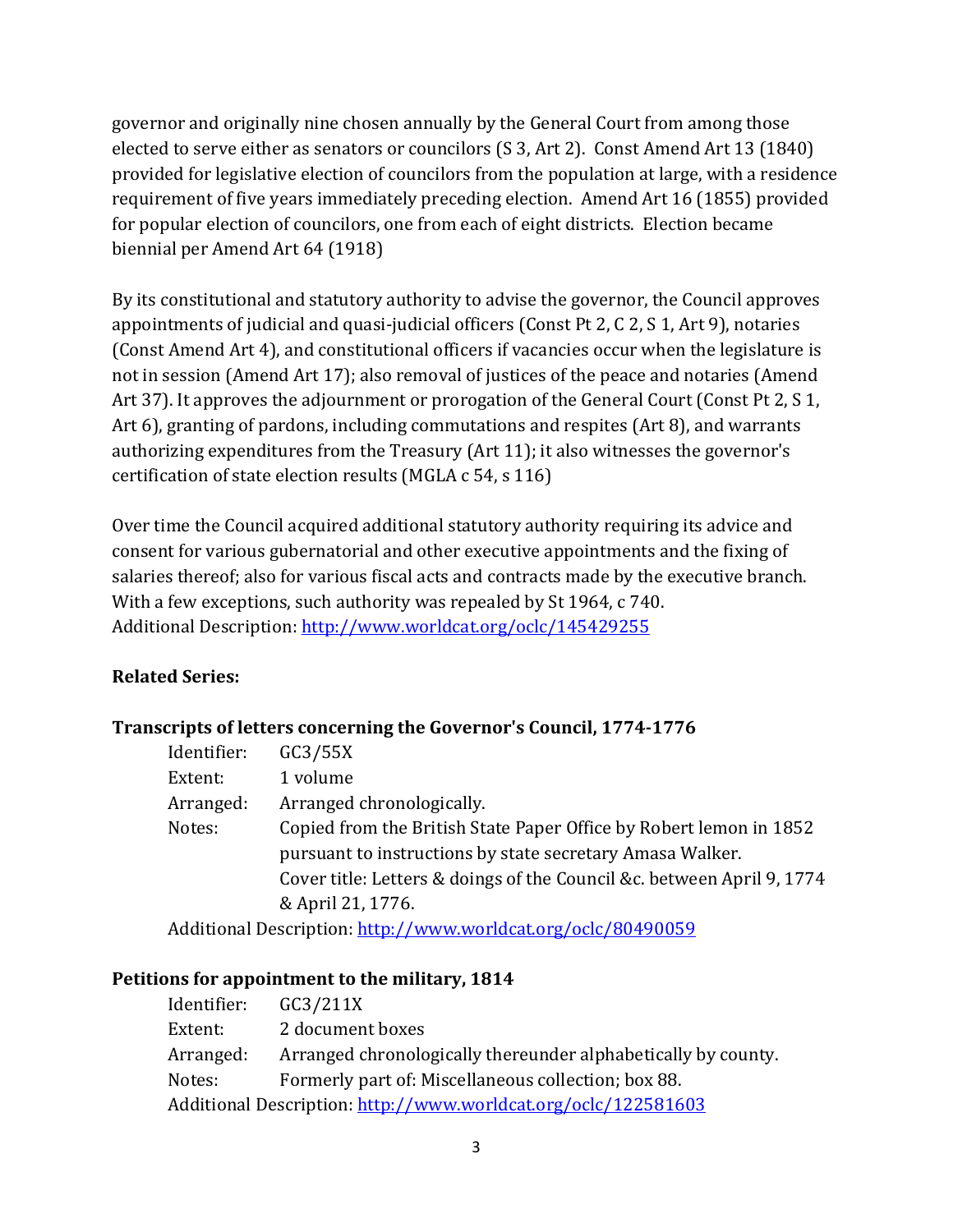# **Executive records, 1650-1987**

| Identifier: | GC3/327                                                                 |
|-------------|-------------------------------------------------------------------------|
| Extent:     | 62 cubic feet (201 volumes)                                             |
|             | Index 0.31 cubic feet (1 box)                                           |
|             | Copies (series microfilm) 1.01 cubic feet (101 microfilm reels; 35      |
|             | $mm.$ )                                                                 |
|             | Copies (reading room microfilm) 36 microfilm reels; 35 mm               |
|             | Copies (1765-1766 transcript) 1 file folder                             |
|             | Copies (1686-1780 transcript) 12 cubic feet (24 boxes)                  |
| Arranged:   | Arranged chronologically by date of meeting.                            |
| Notes:      | Records in general are transcripts: v. 2-11 (1686-1747) from the        |
|             | British State Paper Office, 1846-1851. From 1689 (not in this series)   |
|             | to 1776, many draft originals are in: Massachusetts. Office of the      |
|             | Secretary of State. Massachusetts archives collection ((M-Ar)45X), v.   |
|             | 81-86. (For details and listing of additional Massachusetts archives    |
|             | collection holdings, 1650-1774, see finding aid below.) From 1776       |
|             | source document (but with less complete text at least in earlier years) |
|             | is: Massachusetts Council. Minutes ((M-Ar)329) (see that series for     |
|             | detailed description of contents). From 1780 records are signed by      |
|             | councilors.                                                             |
|             | Vol. 1-94 (1650-1881) bound as numbered (v. 74 in 2); thereafter        |
|             | bound annually only. Spine title: Council records.                      |
|             |                                                                         |

Additional Description;<http://www.worldcat.org/oclc/77947985>

# **Council pardon files, 1784-2002**

Restrictions: Correspondence: Evaluative information restricted by statutory provision; for conditions of access consult repository; MGLA c 4, s 7, c 26 (c) and c 66A

| Identifier:                                                   | GC3/328                                                             |
|---------------------------------------------------------------|---------------------------------------------------------------------|
| Extent:                                                       | 154.64 cubic feet (36 record center cartons and 315 document boxes) |
| Arranged:                                                     | Arranged chronologically by year or year span, thereunder           |
|                                                               | alphabetically by petitioner.                                       |
| Additional Description: http://www.worldcat.org/oclc/79089639 |                                                                     |

# **Minutes, 1776-1986**

| Identifier: | GC3/329                                                          |
|-------------|------------------------------------------------------------------|
| Extent:     | 22.65 cubic feet (17 record center cartons and 4 document boxes) |
|             | Arranged: Arranged chronologically.                              |
|             | Additional Description: http://www.worldcat.org/oclc/78544105    |
|             |                                                                  |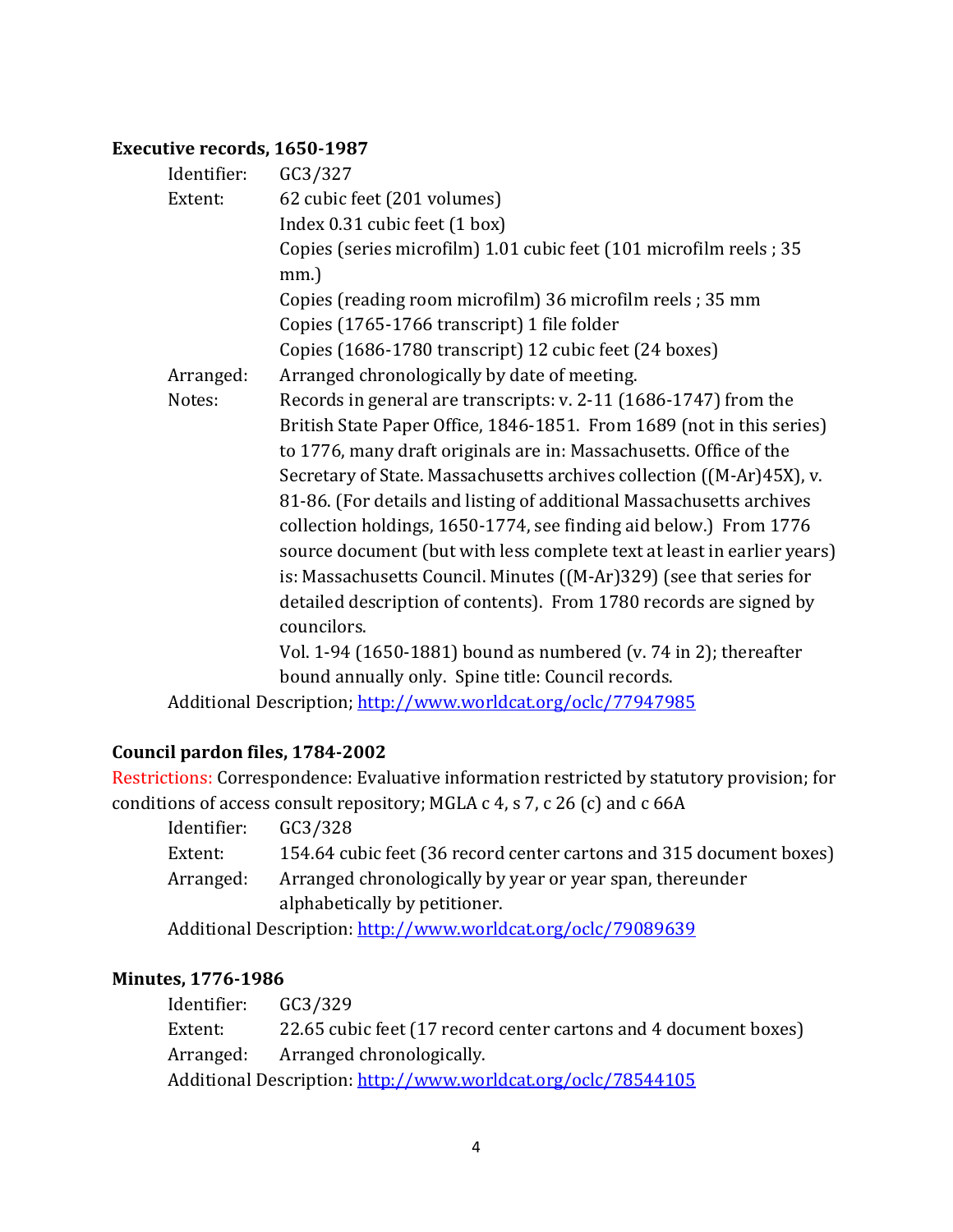#### **Council files, 1784-1983**

| Identifier: | GC3/378                                                                |
|-------------|------------------------------------------------------------------------|
| Extent:     | 89.82 cubic feet (2 record center cartons and 250 document boxes)      |
|             | 1830-1843 (petitions from selected files): 0.35 cubic ft. (1 doc. box) |
| Arranged:   | In two subseries:                                                      |
|             | (1) Files; arranged chronologically                                    |
|             | (2) Correspondence, 1953-1960; arranged alphabetically by state        |
|             | agency, thereunder chronologically in reverse order.                   |
| Notes:      | Boxes numbered: 0-249.                                                 |
|             | Additional Description: http://www.worldcat.org/oclc/81121455          |

#### **Files of inactive pardons and pardons not granted, 1785-2001**

**Restrictions**: Correspondence: Evaluative information restricted by statutory provision; for conditions of access consult repository; MGLA c 4, s 7, c 26 (c ) and c 66A

| Identifier:                                                   | GC3/771                                                              |
|---------------------------------------------------------------|----------------------------------------------------------------------|
| Extent:                                                       | 91.21 cubic feet (67 record center cartons and 23 document boxes)    |
| Arranged:                                                     | Arranged chronologically by varying spans, thereunder alphabetically |
|                                                               | by petitioner.                                                       |
| Additional Description: http://www.worldcat.org/oclc/79458493 |                                                                      |

#### **Treasury warrants, 1764-1824**

| Identifier: | GC3/772X                                                      |
|-------------|---------------------------------------------------------------|
| Extent:     | 4.55 cubic feet (14 document boxes)                           |
| Arranged:   | Arranged chronologically.                                     |
| Notes:      | Holdings incomplete pending further processing.               |
|             | Additional Description: http://www.worldcat.org/oclc/82111927 |
|             |                                                               |

# **Finance Committee reports on securities, bonds, and notes in the State Treasury, 1890-1910**

| Identifier: | GC3/773X                                  |
|-------------|-------------------------------------------|
| Extent:     | 3.75 cubic feet (3 record center cartons) |
| Arranged:   | Arranged chronologically.                 |
|             |                                           |

Additional Description:<http://www.worldcat.org/oclc/122556537>

# **Special reports and hearing transcripts, 1913-1973**

Identifier: GC3/774 Extent: 2.12 cubic feet (1 record center carton and 3 document boxes) Additional Description: <http://www.worldcat.org/oclc/122560351>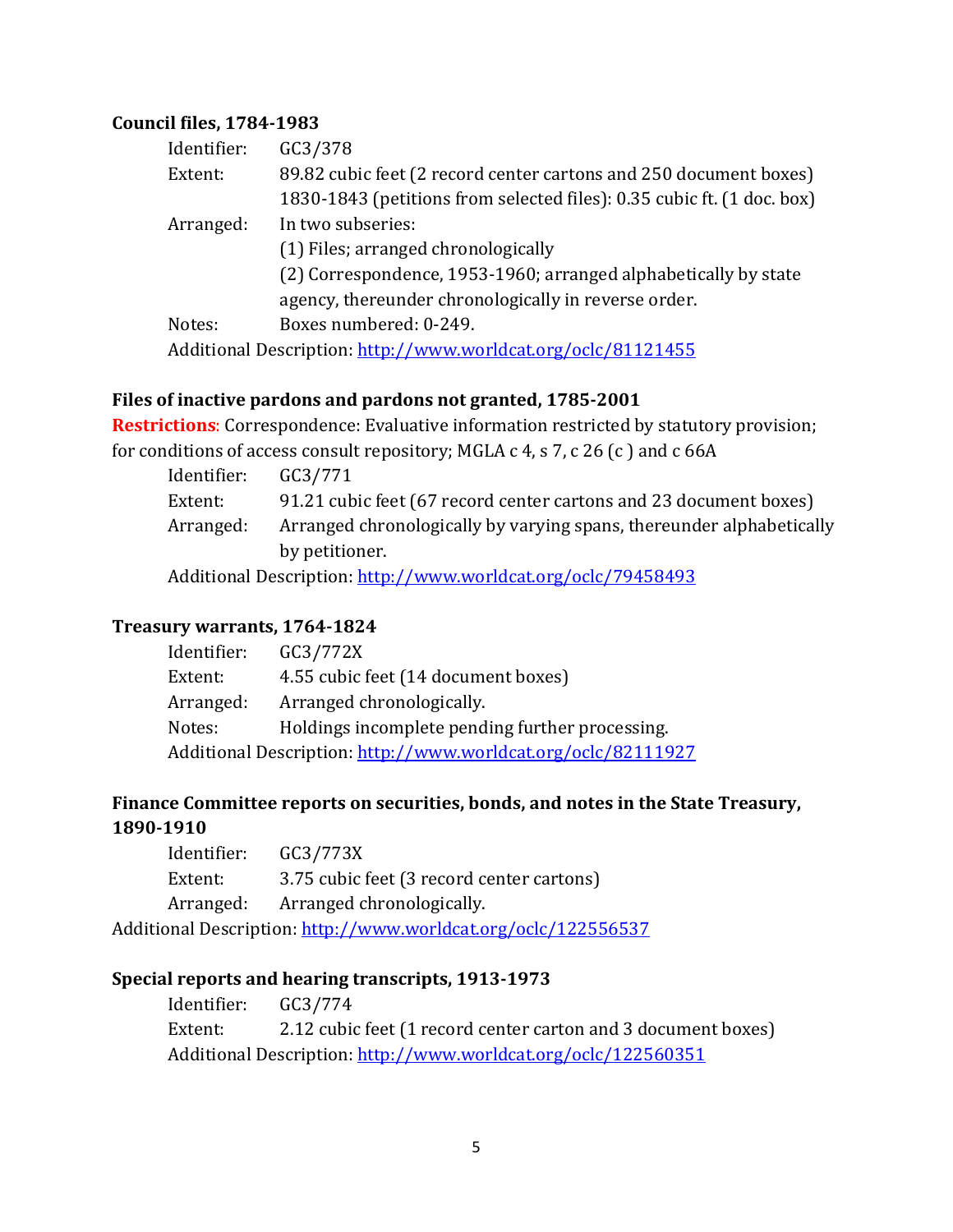# **Registers listing Treasury warrants, 1837-1934**

Identifier: GC3/776<br>Extent: 1.98 cubic 1.98 cubic feet (4 volumes in 1 document box and 28 volumes) Arranged: Arranged chronologically by year.<br>Notes: Registers for 1847 to 1893 missing Registers for 1847 to 1893 missing. Additional Description:<http://www.worldcat.org/oclc/122505879>

#### **Petitions and reports on formation of companies, 1812-1814**

| GC3/1040X                                                            |  |  |
|----------------------------------------------------------------------|--|--|
| Partial record center cartons                                        |  |  |
| Arranged chronologically, thereunder alphabetically by municipality. |  |  |
| Formerly part of Miscellaneous collection; box 88.                   |  |  |
| Additional Description: http://www.worldcat.org/oclc/180705296       |  |  |
|                                                                      |  |  |

# **Standardization of Salaries Committee reports, 1916-1917**

| Identifier:                                                    | GC3/1392X                        |
|----------------------------------------------------------------|----------------------------------|
| Extent:                                                        | 0.17 cubic feet (1 document box) |
| Additional Description: http://www.worldcat.org/oclc/122560465 |                                  |

### **Legislative records, 1689-1837**

| Identifier: | GC3/1701X                                                             |
|-------------|-----------------------------------------------------------------------|
| Extent:     | 17.41 cubic feet (67 volumes and 1 box)                               |
|             | Copies (series) 0.43 cubic feet (43 microfilm reels; 35 mm.)          |
|             | Copies (reading room) 40 microfilm reels; 35 mm                       |
|             | Indexes (volumes 6-7) 0.8 cubic feet (ca. 8500 cards; in 8 boxes)     |
|             | Finding aids contents (volumes 6-12, 15) 0.39 cubic feet (1 box)      |
| Arranged:   | Arranged chronologically by date of General Court session.            |
| Notes:      | Records in general are transcripts, some from British State Paper     |
|             | Office made in the 1840s (see finding aid below). To 1776 many draft  |
|             | originals are in: Massachusetts. Office of the Secretary of State.    |
|             | Massachusetts archives collection ((M-Ar)45X), v. 81-86. (For details |
|             | see finding aid below. Vol. 70, p. 157-158 includes draft minutes of  |
|             | the Council for Safety of the People and Conservation of the Peace,   |
|             | May 11, 1689. Additional Massachusetts archives collection holdings   |
|             | not yet determined.) From Oct. 1780 source document is:               |
|             | Massachusetts. Office of the Secretary of State. Senate journal ((M-  |
|             | $Ar$ ) 531)                                                           |
|             | Additional Description http://www.worldcat.org/oclc/81483226          |

Additional Description:<http://www.worldcat.org/oclc/81483226>